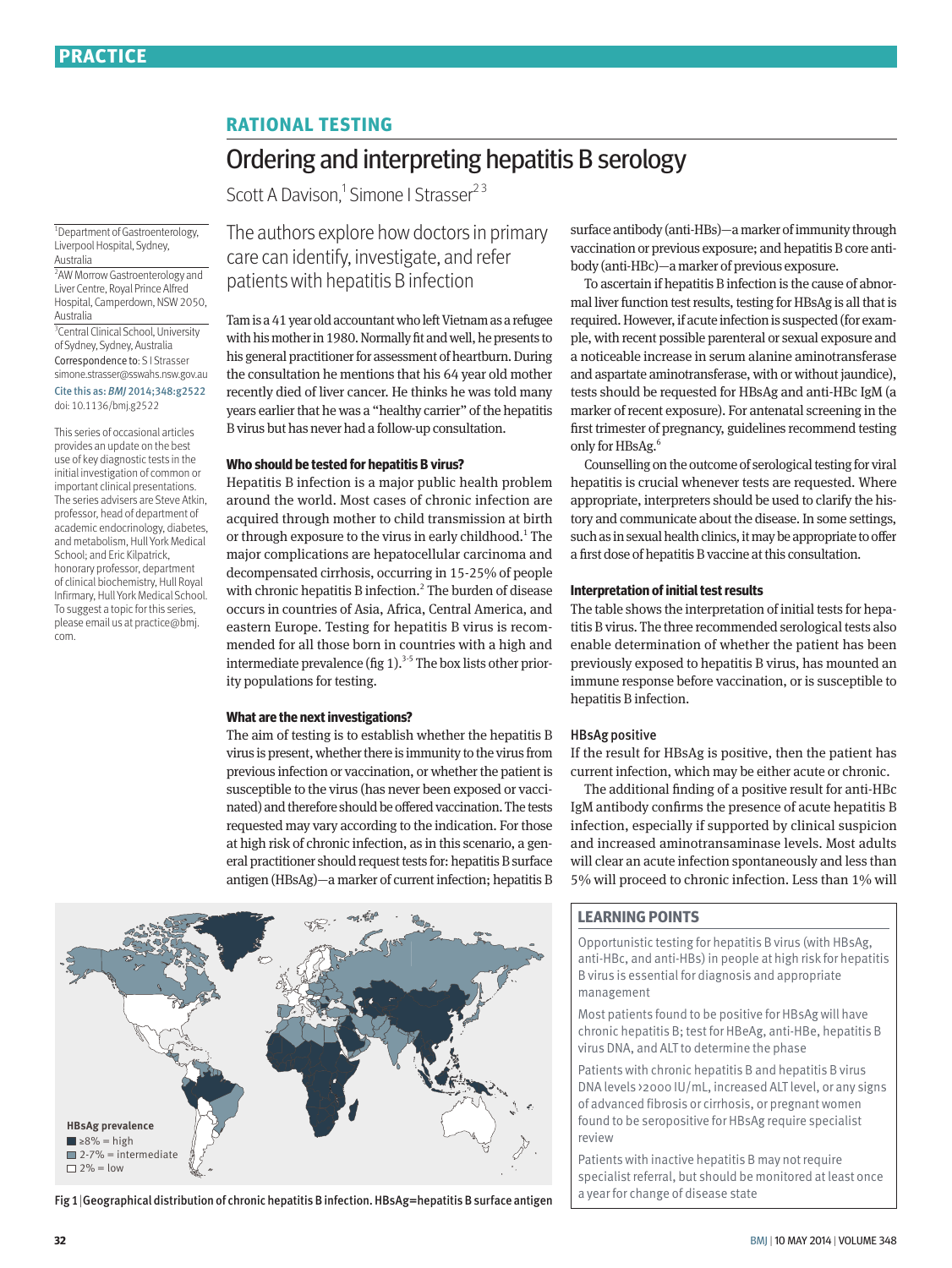## Interpretation of hepatitis B virus serology performed at initial testing

| <b>Test</b>                                                                                                   | <b>Result</b>        | Interpretation                                                                                                                                                                                                                                                                                                                |
|---------------------------------------------------------------------------------------------------------------|----------------------|-------------------------------------------------------------------------------------------------------------------------------------------------------------------------------------------------------------------------------------------------------------------------------------------------------------------------------|
| <b>HBsAg</b>                                                                                                  | Positive             | Acute hepatitis B infection: usually noticeable increases in serum alanine<br>aminotransferase and aspartate aminotransferase levels. Infection likely<br>to resolve spontaneously in >95% of adults. Occasionally, patients with a<br>severe flare-up of chronic hepatitis B infection may develop low titre anti-HBc<br>lgM |
| Anti-HBs                                                                                                      | Negative             |                                                                                                                                                                                                                                                                                                                               |
| Anti-HBc                                                                                                      | Positive             |                                                                                                                                                                                                                                                                                                                               |
| Anti-HBc IgM                                                                                                  | Positive             |                                                                                                                                                                                                                                                                                                                               |
| HBsAg                                                                                                         | Positive             | Chronic hepatitis B infection: patient has had infection longer than<br>6 months, often since birth. At risk of complications, including cirrhosis and<br>hepatocellular carcinoma. Further assessment is indicated                                                                                                           |
| Anti-HBs                                                                                                      | Negative             |                                                                                                                                                                                                                                                                                                                               |
| Anti-HBc                                                                                                      | Positive             |                                                                                                                                                                                                                                                                                                                               |
| Anti-HBc IgM                                                                                                  | Negative             |                                                                                                                                                                                                                                                                                                                               |
| <b>HBsAg</b>                                                                                                  | Negative             | Resolved hepatitis B infection: immune to reinfection. May represent<br>occult hepatitis B virus. May be at risk of reactivation of the virus with<br>immunosuppression; for example, treatment containing rituximab                                                                                                          |
| Anti-HBs                                                                                                      | Negative or positive |                                                                                                                                                                                                                                                                                                                               |
| Anti-HBc                                                                                                      | Positive             |                                                                                                                                                                                                                                                                                                                               |
| HBsAg                                                                                                         | Negative             | Successful vaccination: immunity considered if antibody titre >10 mIU/mL                                                                                                                                                                                                                                                      |
| Anti-HBs                                                                                                      | Positive             |                                                                                                                                                                                                                                                                                                                               |
| Anti-HBc                                                                                                      | Negative             |                                                                                                                                                                                                                                                                                                                               |
| HBsAg                                                                                                         | Negative             | Susceptible: vaccination recommended if at risk of exposure to hepatitis B<br>virus                                                                                                                                                                                                                                           |
| Anti-HBs                                                                                                      | Negative             |                                                                                                                                                                                                                                                                                                                               |
| Anti-HBc                                                                                                      | Negative             |                                                                                                                                                                                                                                                                                                                               |
| HBsAg=hepatitis B surface antigen; anti-HBs=hepatitis B surface antibody; anti-HBc=hepatitis B core antibody. |                      |                                                                                                                                                                                                                                                                                                                               |

**bmj.com** 

Previous articles in this series  $\bullet$  Using haemoglobin A1c to diagnose type 2 diabetes (*BMJ* 2014;348:g2867) **O** Investigating an incidental finding of lymphopenia (*BMJ* 2014;348:g1721) **O** Estimated glomerular filtration rate (*BMJ* 2014;348:g264) **O** Investigating polyuria (*BMJ* 2013;347:f6772) **O** Investigating low thyroid stimulating hormone (TSH) level (*BMJ* 2013;347:f6842)

develop acute liver failure (indicated by coagulopathy and encephalopathy).

A positive HBsAg test result more commonly reflects the presence of chronic infection, particularly when screening someone at high risk for the virus, or when assessing someone with features of chronic liver disease or before chemotherapy. Patients with chronic infection will also be positive for anti-HBc (total or IgG) but negative for anti-HBc IgM. The results for anti-HBs will usually be negative unless the patient is in the process of seroconversion from HBsAg positive to negative, where both HBsAg and anti-HBs may be present for a time. All patients who are positive for HBsAg for longer than six months are considered to have chronic hepatitis B infection. The concept of a "healthy carrier" of the hepatitis B virus is no longer thought to be valid as clinical status can change over time and patients remain at risk for complications of liver disease. Long term monitoring is recommended in all those who are positive for HBsAg.

## HBsAg negative

Previous exposure with resolution of infection is characterised by being negative for HBsAg and positive for anti-HBc and anti-HBs. This serological pattern means that patients have been previously exposed to hepatitis B virus but undergone HBsAg seroconversion to anti-HBs, which is associated with disease resolution, improved clinical outcomes, and immunity to reinfection. Some patients may already have developed cirrhosis before HBsAg seroconversion, however, and remain at increased risk for hepatocellular carcinoma. Furthermore, patients who are negative for HBsAg and positive for anti-HBc may have occult infection and be at risk of reactivation of the virus and a flare-up of hepatitis in the setting of intense immunosuppression, particularly in association with treatment regimens that contain rituximab.

Response to previous vaccination is characterised by a positive anti-HBs antibody result alone. Anti-HBs titres greater than 10 mIU/mL after vaccination are considered to be protective.

#### POPULATIONS REQUIRING TESTING FOR HEPATITIS B VIRUS

- Patients at high risk of previous exposure to hepatitis B virus
- People born in a country with an intermediate or high prevalence of chronic hepatitis B infection (fig 1)
- Infants born to women with chronic hepatitis B infection
- Family, sexual, or household contact of someone with hepatitis B infection
- Adults at high risk of infection (for example, past injecting drug use, multiple sexual partners, men who have sex with men, sex workers)
- Diagnosis of another infection with shared mode of acquisition (for example, hepatitis C virus or HIV)
- Patients presenting with relevant medical conditions
- People with abnormal liver function test results or evidence of acute or chronic liver disease
- People with hepatocellular carcinoma
- Pregnant women (routine antenatal screening test)
- People undergoing chemotherapy or immunosuppressive therapy (risk of reactivation of hepatitis B virus)

If all three serological markers are negative, patients are susceptible to hepatitis B virus because they have been neither exposed nor vaccinated. Vaccination should be offered where there are risks for infection through sexual transmission, percutaneous exposure, occupation, or household or close contact.

Tam is from a priority population. When tested he is found to be positive for both HBsAg and anti-HBc and negative for anti-HBs. It is most likely that he has chronic hepatitis B infection rather than showing recent exposure to the virus, in view of his Vietnamese heritage and because he recalls having been told that he was a carrier of the virus.

## **Further evaluation of patients with chronic hepatitis B infection**

Some clinical guidelines recommend referral of all patients who are seropositive for  $HBSAg^3$ ; however, many patients with chronic hepatitis B infection have inactive disease and may not require referral to a specialist, particularly when access to specialist services are limited. It is therefore essential that general practitioners understand the clinical course of chronic infection, which may change over time as a result of the relative balance between viral replication and the host's immune response. Liver inflammation and fibrosis in chronic infection is due to the immune response, with an increase in alanine aminotransferase level being a marker of necroinflammation. Antiviral treatment may be indicated in patients with increased alanine aminotransferase levels and significant viraemia, particularly when hepatic fibrosis is evident.

The clinical course of chronic hepatitis B infection has been recognised to occur in four phases (immune tolerance, immune clearance, immune control, and immune escape, fig 2).<sup>7</sup> Loss of HBsAg represents a fifth phase of chronic infection.<sup>8</sup> It is important that at each assessment of patients with chronic infection (which should be conducted at least annually in untreated patients) an attempt is made to determine the phase of infection so that specialist referral can be made if appropriate. To determine the phase of disease, once it is known that a patient is HBsAg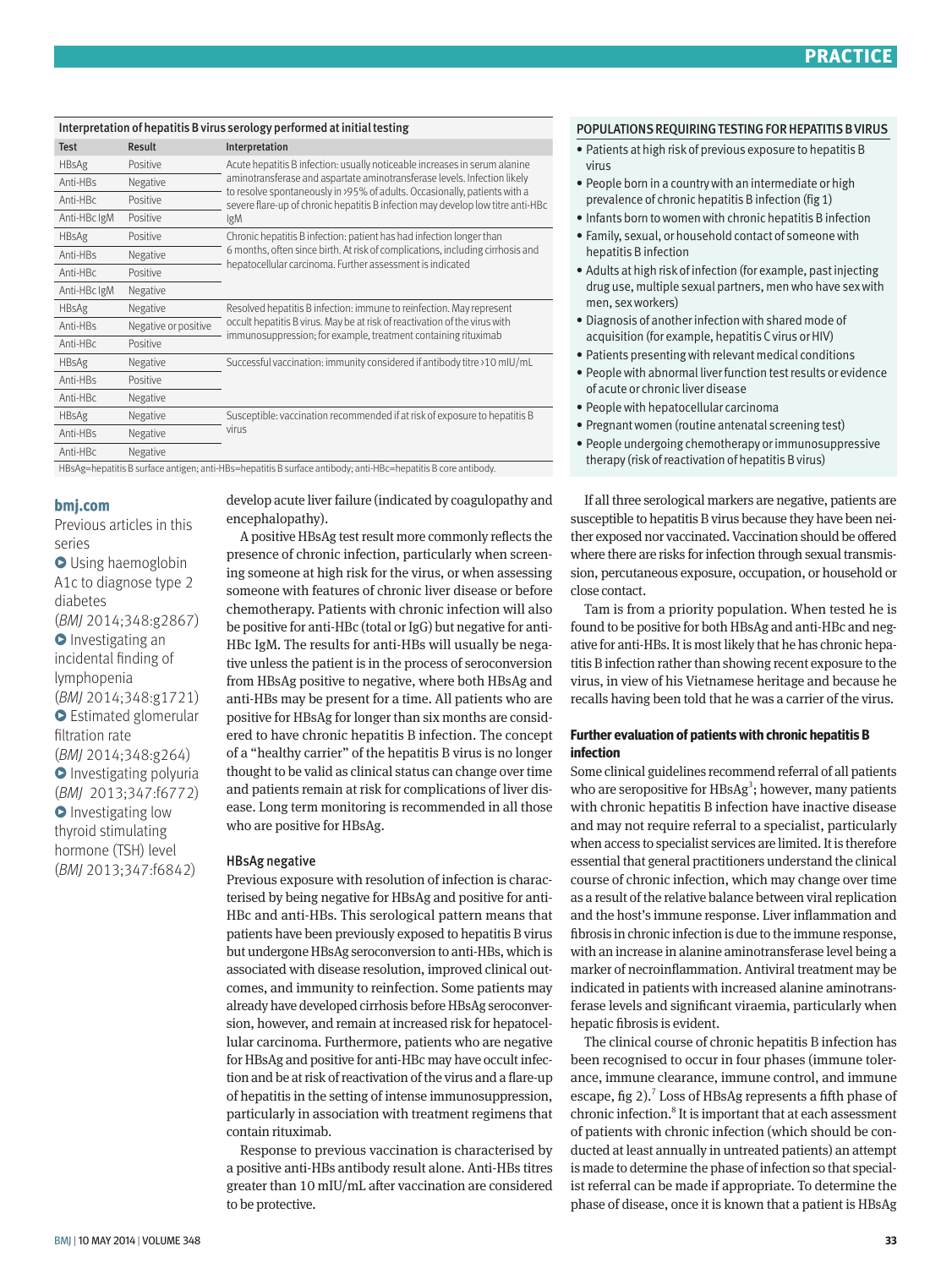## **PRACTICE**



Fig 2| Clinical course of chronic hepatitis B infection. Reproduced with permission of the Australasian Society of HIV Medicine

positive, requires testing for hepatitis B e antigen (HBeAg, a marker of wild type infection usually associated with high circulating viral levels), hepatitis B e antibody (anti-HBe, a marker of clearance of HBeAg), hepatitis B virus DNA level (a marker of the level of circulating virus), and serum levels of alanine aminotransferase and aspartate aminotransferases, in particular the former.

## Immune tolerance phase

The immune tolerance phase usually occurs during the initial 15-30 years of infection and is shown by positivity to hepatitis B e antigen (HBeAg), high hepatitis B virus DNA levels, but normal alanine aminotransferase levels. Treatment is not usually indicated, and children, adolescents, and young adults in particular can be monitored in general practice. Monitoring of alanine aminotransferase levels, HBeAg, and anti-HBe at least every six months has been recommended, with specialist referral if fluctuations in alanine aminotransferase levels are observed. Around 1.7-4.5% of children and adolescents infected at birth have cirrhosis at liver biopsy and hepatocellular carcinoma can occur.<sup>9</sup>

#### Immune clearance phase

The immune clearance phase is associated with positivity for HBeAg, high levels of hepatitis B virus DNA (usually >20000 IU/mL, and increased alanine aminotransferase levels. During this phase, patients may spontaneously seroconvert from being positive to negative for HBeAg with development of antibodies to HBeAg (anti-HBe). A prolonged immune clearance phase may be associated with progressive fibrosis and development of cirrhosis. These patients require specialist review and consideration of antiviral treatment with the aim of reducing progression to cirrhosis, liver failure, and hepatocellular carcinoma.

#### Immune control phase

The immune control phase is characterised by being negative for HBeAg, positive for anti-HBe, low or undetectable levels of hepatitis B virus DNA (usually <2000 IU/mL) and alanine aminotransferase levels within normal range. These patients usually do not require specialist review unless cirrhosis is a concern. Surveillance for liver cancer by ultrasonography every six months may be indicated. Patients in this phase are sometimes referred to as inactive carriers.

#### Immune escape phase

The immune escape phase represents reactivation of the hepatitis B virus and is characterised by chronic infection with negativity for HBeAg, increased levels of hepatitis B virus DNA (usually >2000 IU/mL), and fluctuating alanine aminotransferase levels. Such patients are at high risk of progression to cirrhosis, liver failure, and hepatocellular carcinoma, and require specialist review.

Further assessment also includes:

- •  Physical examination for abdominal and peripheral signs of chronic liver disease and portal hypertension.
- •  Other blood tests to establish disease severity, including full liver function tests, full blood count, and coagulation studies. The finding of an aspartate aminotransferase level higher than that of alanine aminotransferase or a low platelet count may indicate the presence of cirrhosis. A raised bilirubin level, low albumin level, or increased prothrombin time or international normalised ratio may indicate the presence of cirrhosis with development of liver failure.
- •  Exclusion of additional viral infections that may impact the course of hepatitis B infection, including testing for hepatitis C (anti-HCV), hepatitis D (anti-HDV) (which only occurs in people with hepatitis B infection), and HIV.
- Determination of immunity to hepatitis A (anti-HAV), allowing for vaccination of susceptible people.
- •  Eliciting a family history to determine if other family members have a history of hepatitis B infection or hepatocellular carcinoma. The testing and vaccination status of family, household, and sexual partners should be ascertained and vaccination offered to those at risk.

### **When to refer to a specialist**

Referral practice varies around the world, depending on the prevalence of hepatitis B infection, the design of health services, and the knowledge and engagement of primary care doctors. Not all patients with chronic infection require referral to a specialist, as long as the general practitioner is comfortable about identifying inactive disease (that is, the immune control phase) and commits to undertaking regular assessment and monitoring of these patients. In some areas, including in developed countries with large migrant populations, shared care programmes have been introduced to ensure the appropriate triage and management of patients.

In patients who are seropositive for HBsAg the following features clearly, however, require specialist review:

- •  Chronic hepatitis B infection with increased or fluctuating alanine aminotransferase levels (more than upper limit of normal range), suggesting active disease and a risk for progression to cirrhosis, regardless of whether patient is positive or negative for HBeAg.
- •  Any features suggesting advanced fibrosis or cirrhosis, such as abnormal liver echotexture or splenomegaly on ultrasonography, a low platelet count, or more